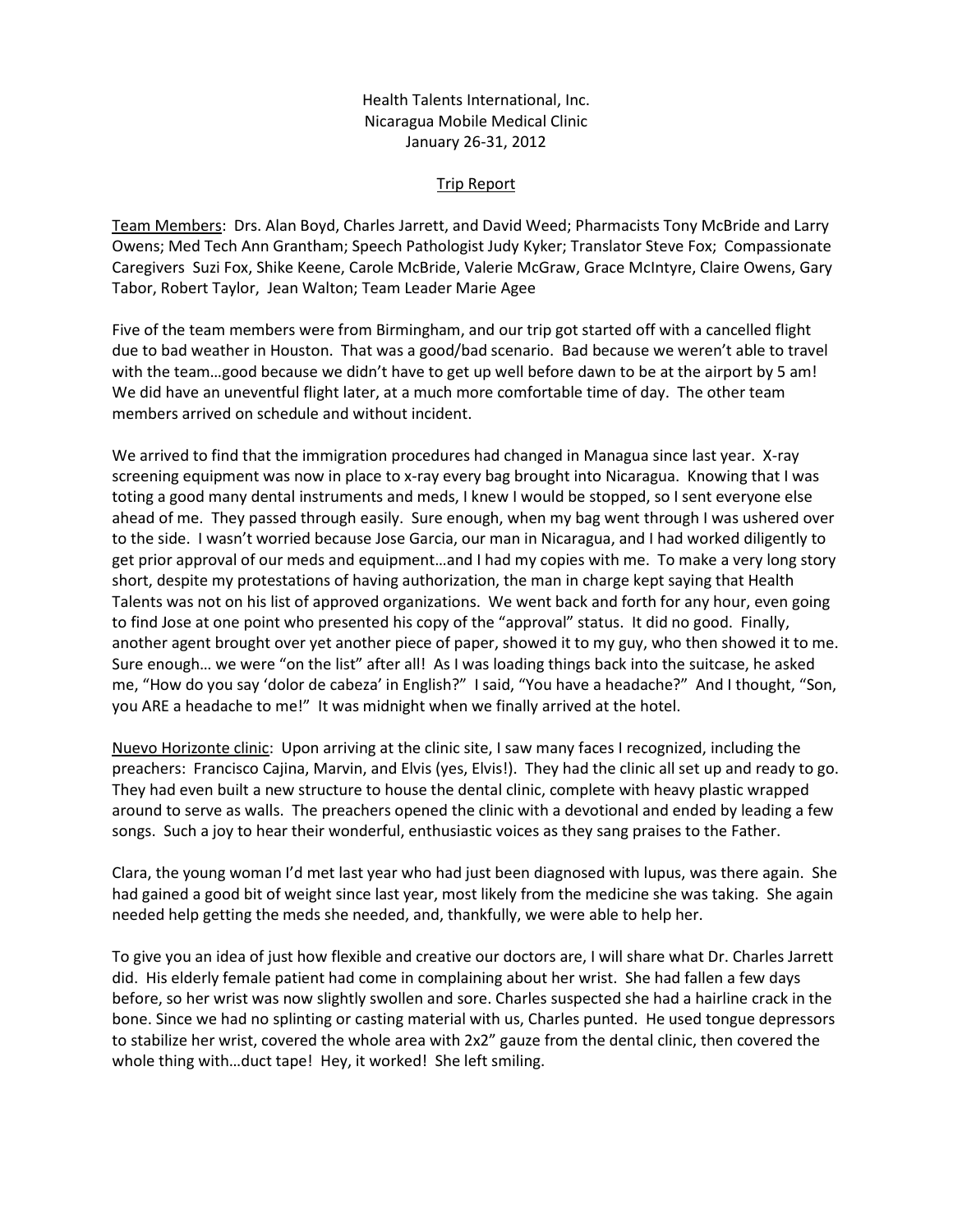Jose and I had to take the vitamins we'd brought to the Ministry of Health so they could see that the bottles were still sealed. We drove all the way across town to get there only to find the office closed. We then went to the office of Marielos, the woman who initially approves documents that Jose works with regularly, to let her know we tried. There we met Dr. Rodolfo Vargas, an endocrinologist from Brookwood Hospital in Birmingham, Alabama, who has his own non-profit that takes medical doctors to Nicaragua. I have heard of him for years, so it was good to meet him, especially in Nicaragua. He is a native Nicaraguan himself.

When we returned to the clinic, I learned that the 23-year-old young man who'd been electrocuted had come by. Dr. David Weed saw him and later shared some details with me. It seems he'd been working on a roof when he lost his balance. As he tried to catch himself, he grabbed onto the first thing he saw, which was a power line. He has lost both arms from just below the elbows and down. The current exited through his genitals, so he has to wear a catheter now that is continually getting infected. David and Gary Tabor are going to make contact with a urologist in Texas to see what possible help we could get to aid this young man in living life after such a tragedy. David also determined what medicines might help him and told him we would provide them.

We worked until almost dark, then headed back to our hotel. Total patient count for the day was 352.

Rene Polanco Iglesia de Cristo: As we were piling into the van to leave for clinic, Jose called to tell me that there were already 400 people lined up and waiting for us! Wow, something had changed. The last two years at Rene Polanco had seen vastly reduced numbers from previous years. When we arrived, we were pleased to see many improvements to the clinic facility due to the government's new requirements.

After the devotional, things began popping. The pharmacy was staffed with two pharmacists (Larry Owens and Tony McBride) and three helpers. They were all needed as at any given time throughout the day there were at least 12-15 people waiting patiently in line to get their prescriptions filled.

Again, I saw many people I knew from previous years. And, yes, the polka-dotted lady was there once again to see her personal dermatologist, Dr. Alan Boyd. The dental clinic was running smoothly with the dental instruments that had been donated by Dr. Mark Whitefield.

With our experienced team, things ran very smoothly all day. The total patient count was 575! Jose was SO excited!

Worship at Rene Polanco: The auditorium was filled to the max on Sunday morning with many, many people I did not know. The church is obviously growing. Some of it is a result of their Saturday morning breakfast program, sponsored by the Waterview Church of Christ in Richardson, Texas, which serves the many poor children in the neighborhood. Currently, they are feeding 65 children each week. Besides providing breakfast, the program includes hygiene and nutrition lessons , as well as a Bible story. The parents of the children are asked to volunteer from time to time. Many of these families are adding to the growth of the church there as Jose said that every month now he is baptizing one or two members of the families of the children!

Cofradía clinic: CofradÍa is not very far from the airport, but it is a very rural community where large agricultural farms are located. The members of this community work on these farms. There is a goodsized church located here in a 5-sided building with a very high, pointed roof. It made a great setting for the clinic. There is no health center anywhere near this place, however, so the church leaders were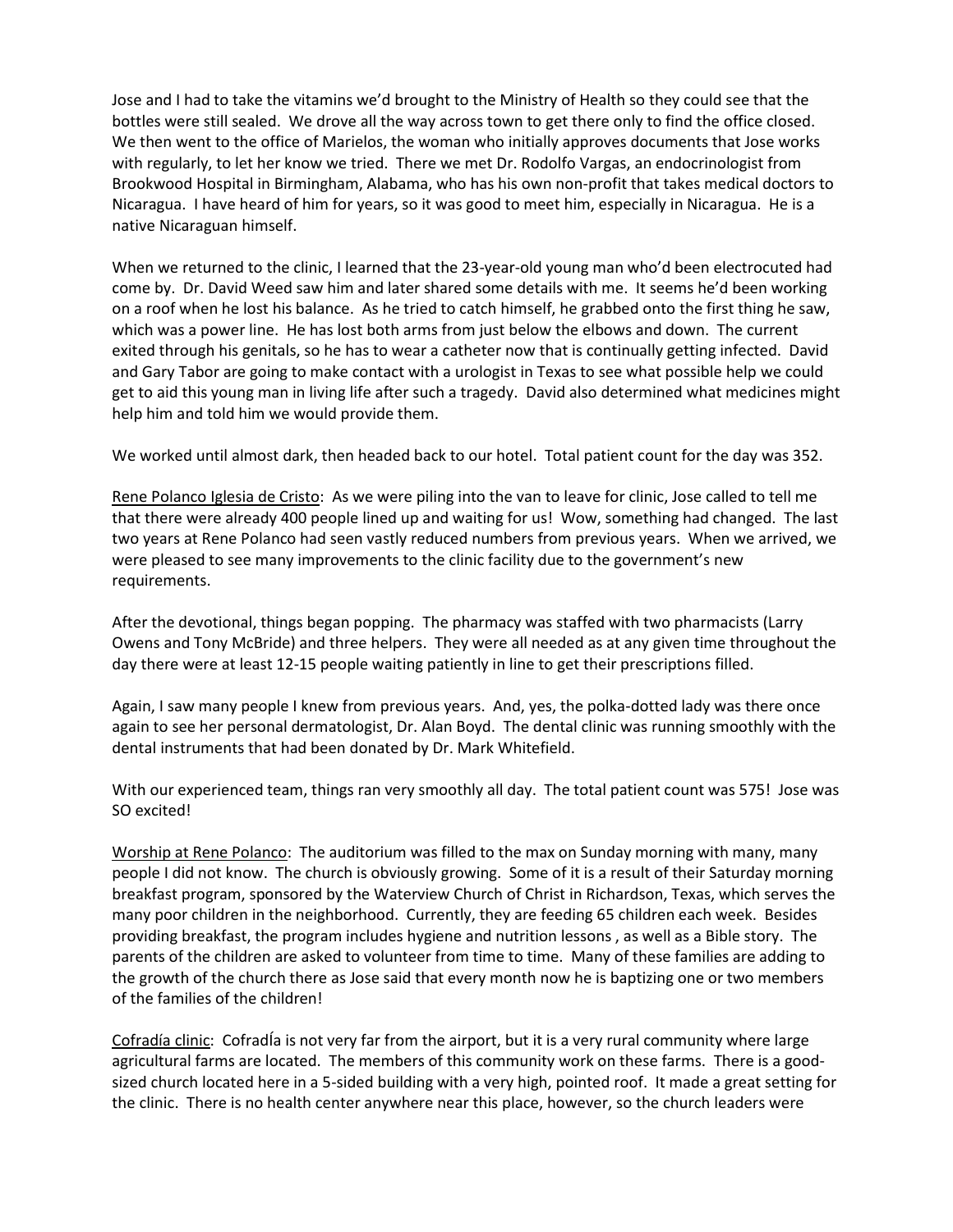delighted we were there! The people looked pretty healthy, though, but I suppose it is because they live off the land.

The most major problem today was that the Guatemalan dentist broke the root off of a tooth he was trying to pull. He wasn't able to retrieve it, so Julie, Jose's daughter who is in her last year of dental school, took the girl to a local oral surgeon who used to work with us some. Gary Tabor drove them, and though it took most of the afternoon, the oral surgeon was able to retrieve the root tip. It was so long it had penetrated her sinus cavity.

Jose and I had to return to the Ministry of Health once more. It turns out that the reason we thought the office was closed on Friday was that it had moved. There was just no sign telling where they'd move to. On this day we were saved by an 8-yr-old girl who saw us trying to get in. She said, "No, they're over here now." And led us to the right place. Sigh…

The final count for Cofradía was 375. This made a grand total for this trip of 1,302.

We shared dinner that evening with our Nicaraguan team members. Robert Taylor delivered the final devo with translational by Juan, Jose's brother. Robert called what we were doing as being "Brokers of Hope." It was a great ending to a great week. To God be the Glory!

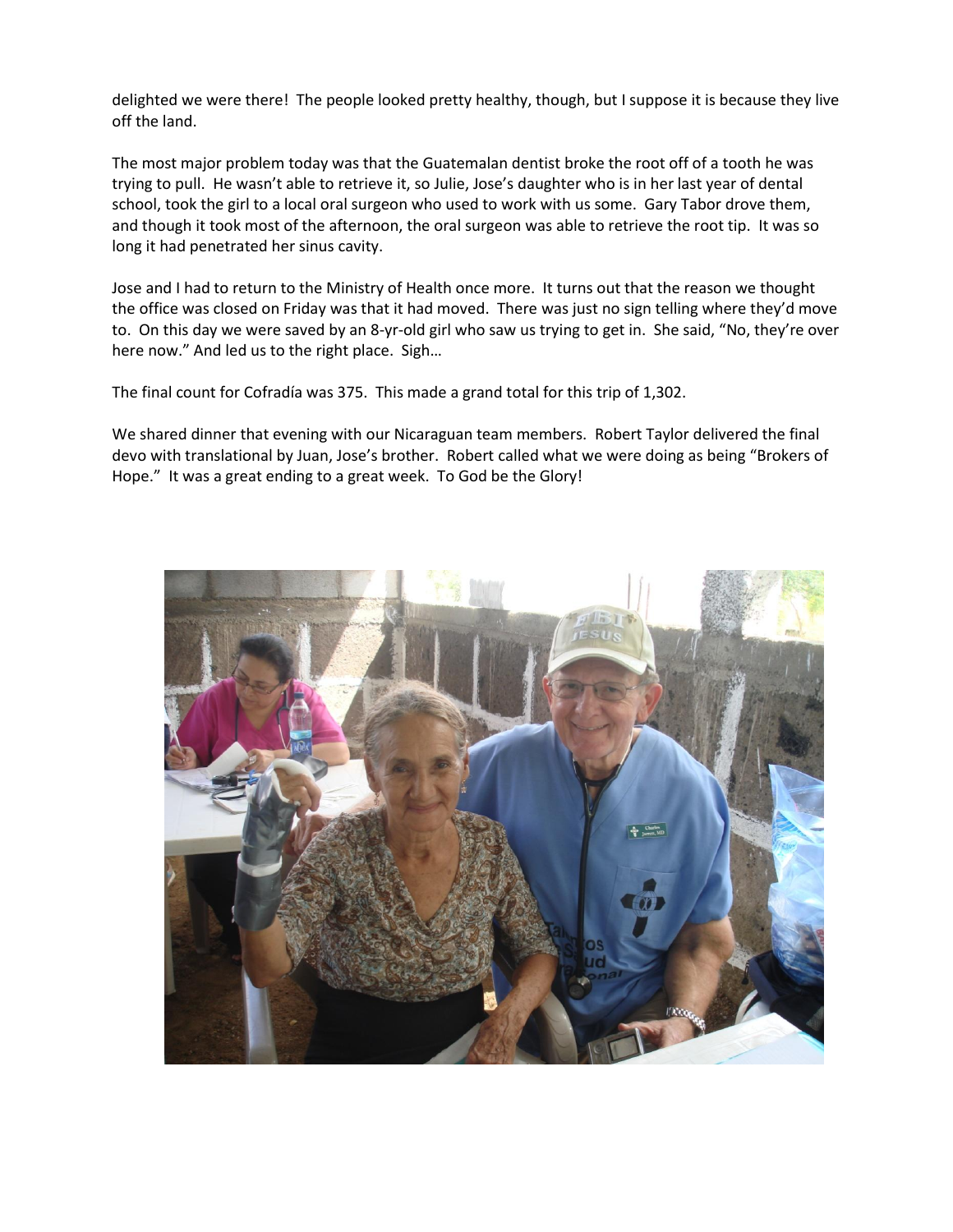